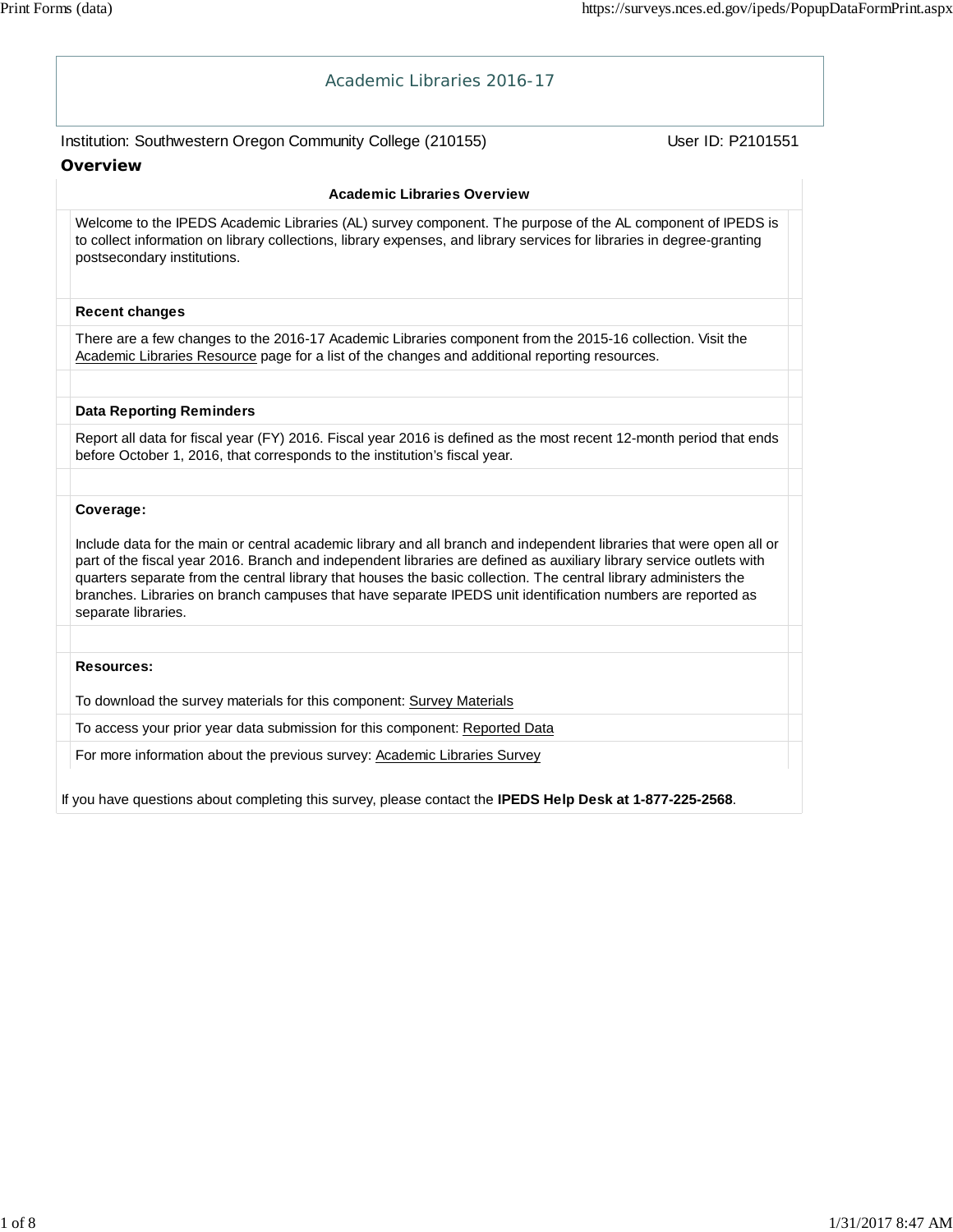| Institution: Southwestern Oregon Community College (210155) |  |
|-------------------------------------------------------------|--|
|-------------------------------------------------------------|--|

## **Screening Questions**

User ID: P2101551

| Less than \$100,000                            | ◉ | Greater than or equal to \$100,000 |
|------------------------------------------------|---|------------------------------------|
| Is the library collection entirely electronic? |   |                                    |
| No                                             |   | Yes                                |
|                                                |   |                                    |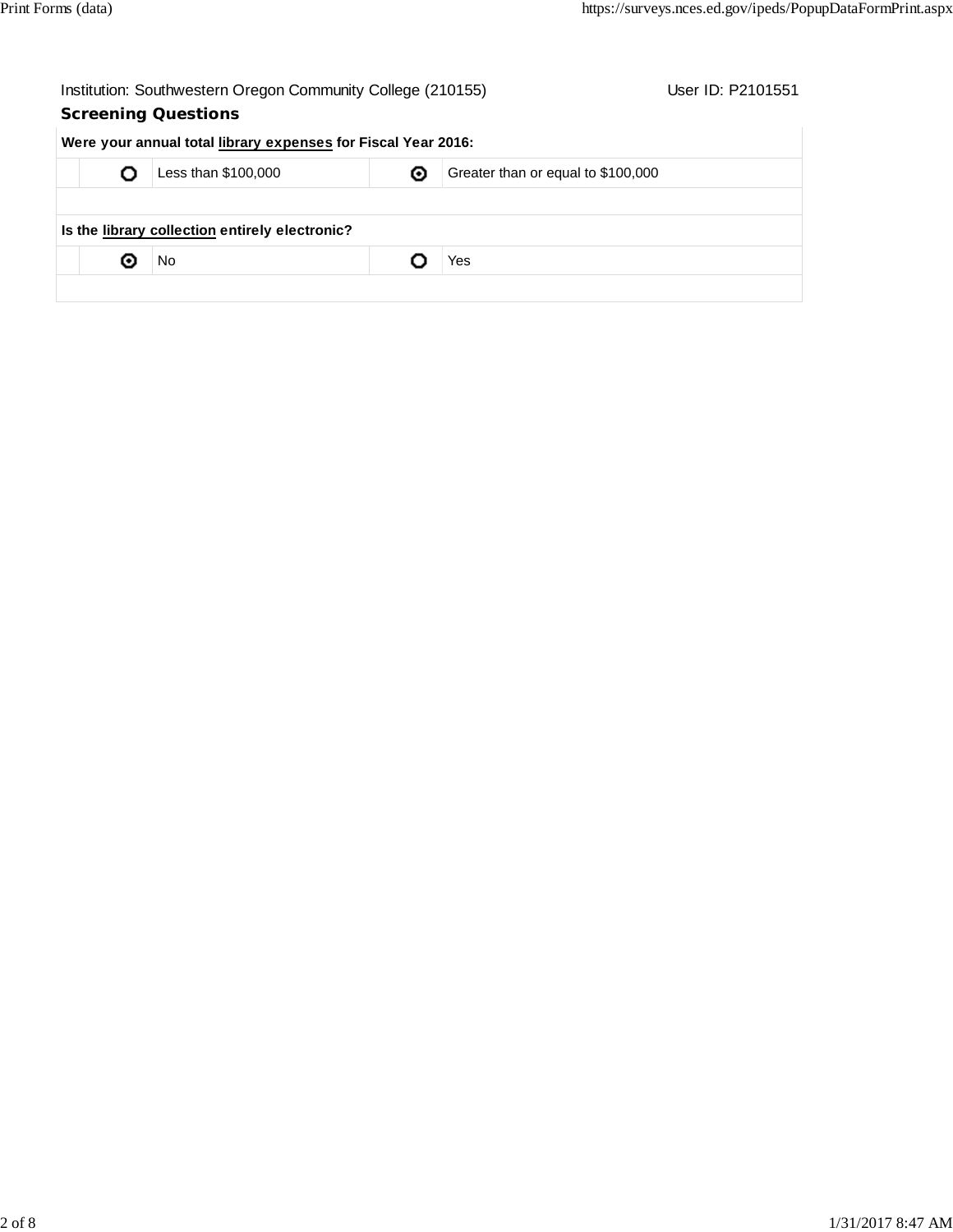Institution: Southwestern Oregon Community College (210155) User ID: P2101551

**Library Collections/Circulation and Interlibrary Loan Services**

#### **Section I: For all degree-granting institutions with**

## **library expenses >0**

**NOTE - This section of the survey collects data on selected types of material. It does not cover all materials. Report the total number of each category held at the END of Fiscal Year 2016.**

|                   |                            | Physical                                               |                      | <b>Digital/Electronic</b> |                      | <b>Total</b> |
|-------------------|----------------------------|--------------------------------------------------------|----------------------|---------------------------|----------------------|--------------|
|                   | <b>Library Collections</b> |                                                        | Prior Year<br>Amount |                           | Prior Year<br>Amount |              |
| Ø<br><b>Books</b> |                            | 28,376                                                 |                      | 853                       | 857                  |              |
| Databases         |                            |                                                        |                      | 60                        | 58                   |              |
| Media             |                            | 1,884                                                  | 1,869                | 0                         | $\mathbf 0$          |              |
| <b>Serials</b>    |                            | 120                                                    |                      | 0                         |                      |              |
| <b>Total</b>      |                            | 30,380                                                 |                      | 913                       |                      | 31,293       |
|                   |                            |                                                        |                      |                           |                      |              |
| B                 | <b>Library Circulation</b> | 7,985                                                  |                      | 11,835                    | 11,428               | 19,820       |
|                   |                            |                                                        |                      |                           |                      |              |
|                   |                            | Does your instituion have Interlibrary Loan Services ? |                      |                           |                      |              |
| o                 | No                         |                                                        |                      |                           |                      |              |
| ⊚                 | Yes                        |                                                        |                      |                           |                      |              |

| <b>Interlibrary Loan Services</b>                                  | <b>Number</b> | <b>Prior Year Amount</b> |
|--------------------------------------------------------------------|---------------|--------------------------|
| Total interlibrary loans and documents provided to other libraries | 315           | 273                      |
| Total interlibrary loans and documents received                    | 60            | 69                       |

**You may use the space below to provide context for the data you've reported above.This context box will not be posted on the College Navigator Website.**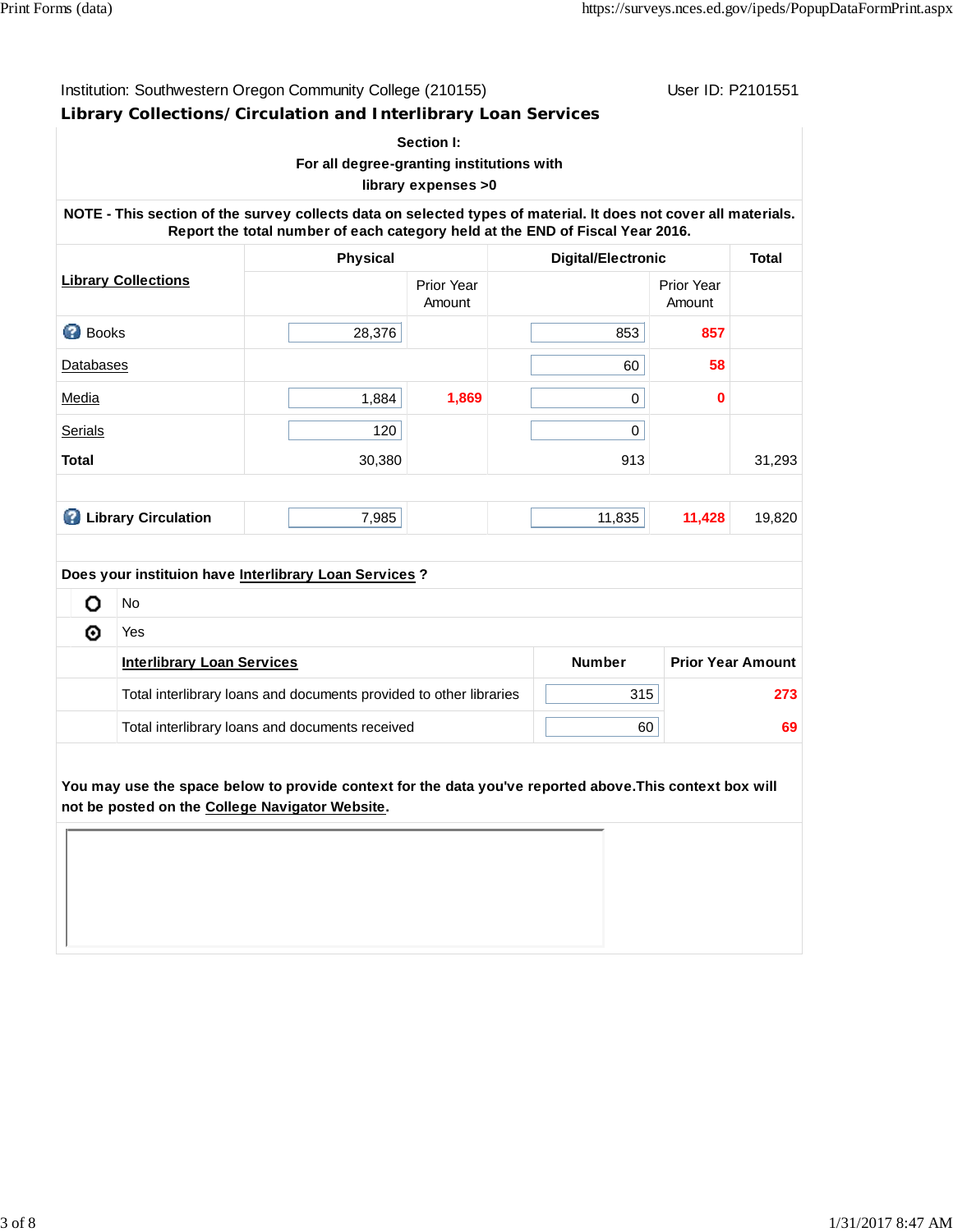| <b>Expenses</b>                          |           | Institution: Southwestern Oregon Community College (210155)                                                                                                     |   |             | User ID: P2101551                  |
|------------------------------------------|-----------|-----------------------------------------------------------------------------------------------------------------------------------------------------------------|---|-------------|------------------------------------|
|                                          |           | <b>Section II:</b><br>For degree-granting institutions with                                                                                                     |   |             |                                    |
|                                          |           | library expenses $>= $100,000$                                                                                                                                  |   |             |                                    |
|                                          |           | Library expenses should be reported for the most recent 12-month period that corresponds to your<br>institution's fiscal year that ends before October 1, 2016. |   |             |                                    |
|                                          |           |                                                                                                                                                                 |   |             | <b>Prior Year</b><br><b>Amount</b> |
|                                          |           | Indicate the number of branch and independent libraries<br>(exclude the main or central library).                                                               |   | 0           | $\bf{0}$                           |
| <b>B</b> Expenses                        |           |                                                                                                                                                                 |   | Amount      |                                    |
|                                          |           | Total salaries and wages for the library staff                                                                                                                  |   | 117,230     | 129,680                            |
|                                          |           |                                                                                                                                                                 |   |             |                                    |
| o                                        | <b>No</b> | Are staff fringe benefits paid out of the library budget?                                                                                                       |   |             |                                    |
| ⊙                                        | Yes       | <b>Total Fringe benefits</b>                                                                                                                                    | ⊕ | 47,833      | 60,346                             |
|                                          |           |                                                                                                                                                                 |   |             |                                    |
| Materials/services expenses<br>materials |           | One-time purchases of books, serial backfiles, and other                                                                                                        |   | 20,590      |                                    |
|                                          |           | Ongoing commitments to subscriptions                                                                                                                            |   | 15,990      |                                    |
| All other materials/service cost         |           |                                                                                                                                                                 |   | 41,143      |                                    |
|                                          |           | <b>Total materials/services expenses</b>                                                                                                                        |   | 77,723      |                                    |
|                                          |           |                                                                                                                                                                 |   |             | 68,440                             |
| <b>Preservation services</b>             |           | <b>Operations and maintenance expenses</b>                                                                                                                      |   | 777         |                                    |
|                                          |           | All other operations and maintenance expenses                                                                                                                   |   | 10,716      |                                    |
|                                          |           | Total operations and maintenance expenses                                                                                                                       |   | 11,493<br>⊕ |                                    |
| <b>Total Expenses</b>                    |           |                                                                                                                                                                 |   | 254,279     | 8,245<br>266,711                   |

**not be posted on the College Navigator Website.**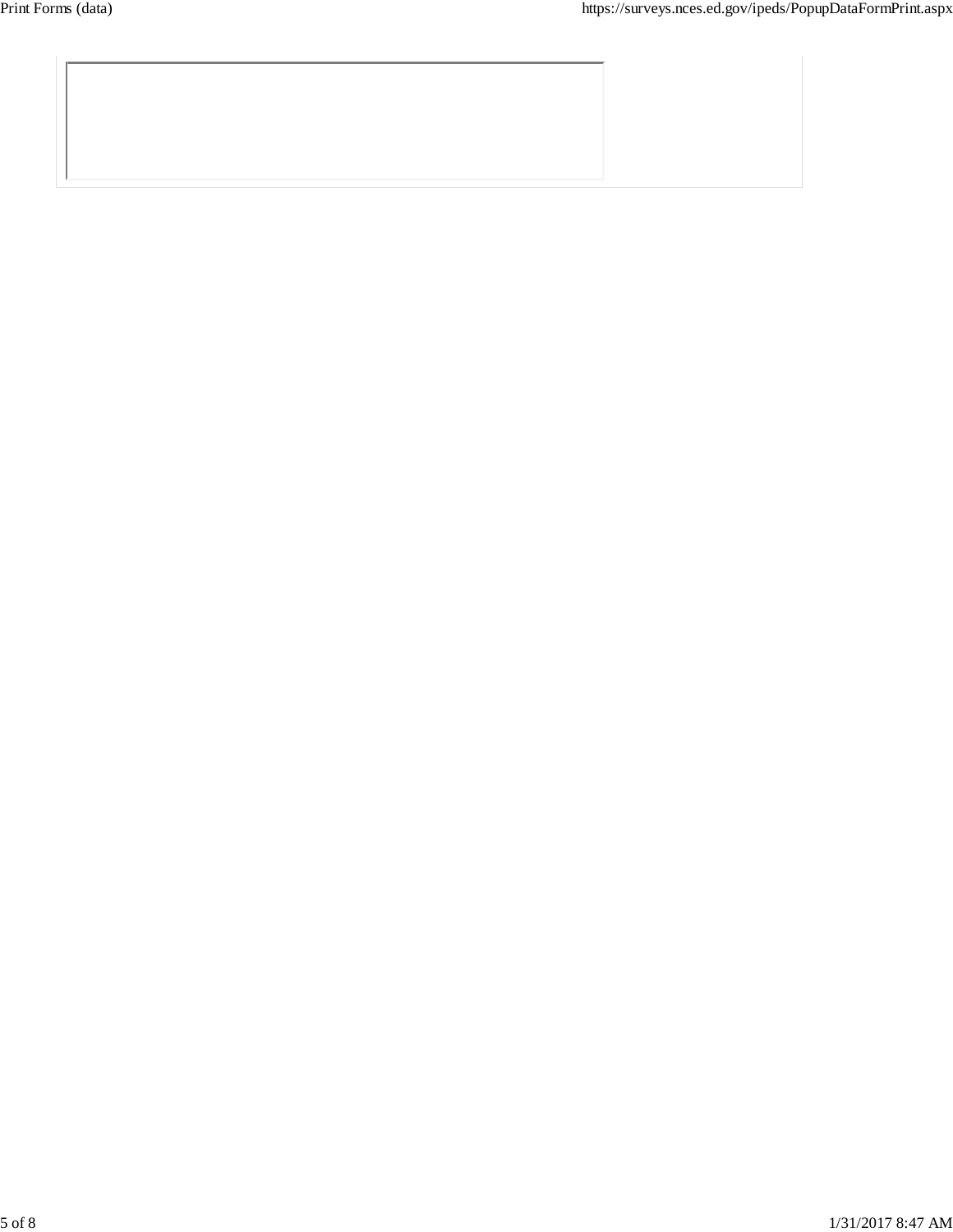## Institution: Southwestern Oregon Community College (210155) User ID: P2101551 **Prepared by**

|            | Keyholder                                   | Ω  | <b>SFA Contact</b>       | <b>HR Contact</b> |
|------------|---------------------------------------------|----|--------------------------|-------------------|
| Ο          | <b>Finance Contact</b>                      | ◉  | Academic Library Contact | Other             |
| Name:      | Suzan Villers                               |    |                          |                   |
| Email:     | suzan.villers@socc.edu                      |    |                          |                   |
|            |                                             |    |                          |                   |
| component? | How long did it take to prepare this survey | 14 | hours                    | minutes           |
|            |                                             |    |                          |                   |

The time it took to prepare this component is being collected so that we can continue to improve our estimate of the reporting burden associated with IPEDS. Please include in your estimate the time it took for you to review instructions, query and search data sources, complete and review the component, and submit the data through the Data Collection System.

Thank you for your assistance.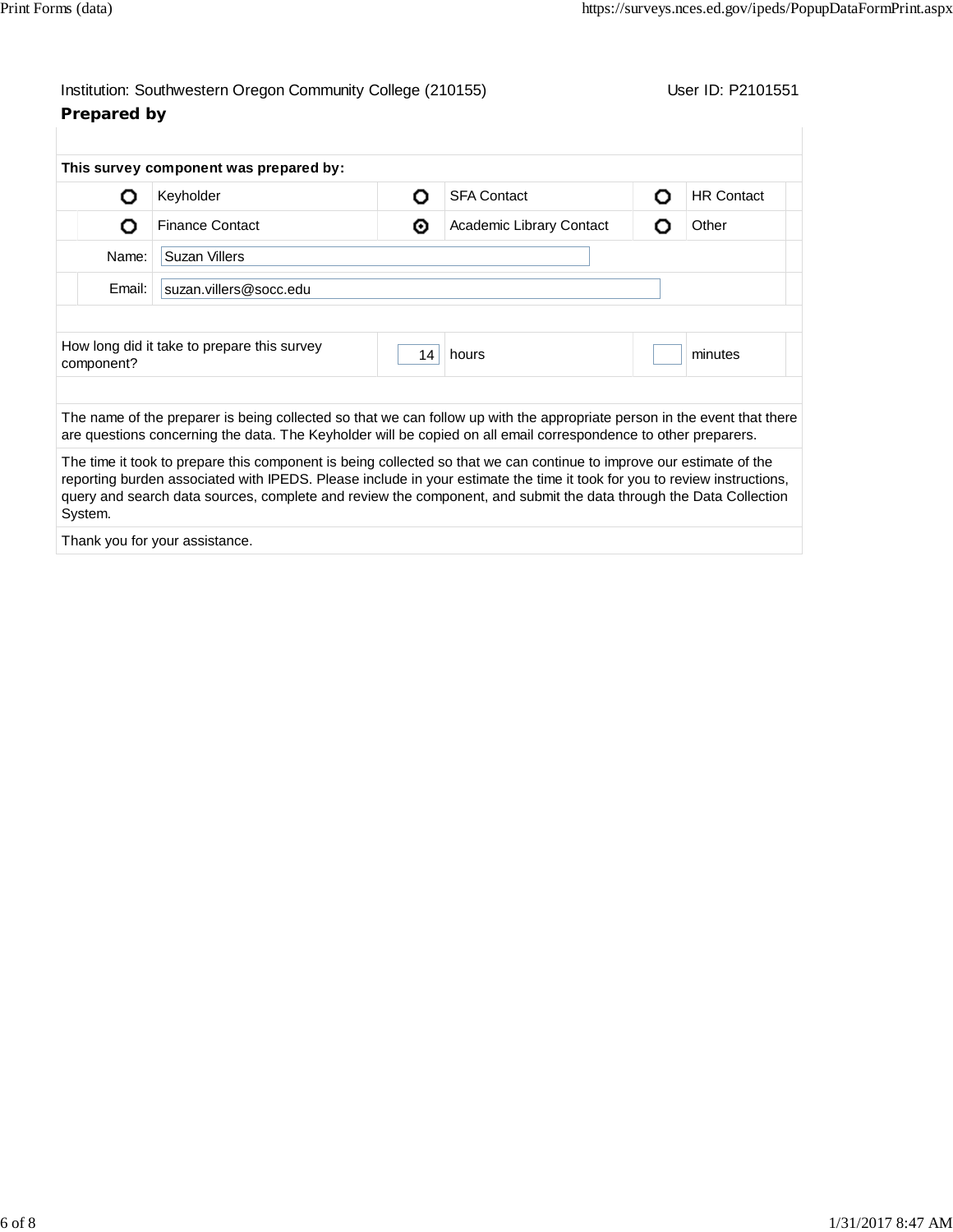#### Institution: Southwestern Oregon Community College (210155) User ID: P2101551

### **Summary**

## **Academic Libraries Component Summary**

IPEDS collects important information regarding your institution. All data reported in IPEDS survey components become available in the IPEDS Data Center and appear as aggregated data in various Department of Education reports. Additionally, some of the reported data appears in your institution's Data Feedback Report (DFR). The purpose of this summary is to provide you an opportunity to view some of the data that, when accepted through the IPEDS quality control process, will appear on your DFR. Data Feedback Reports will be available through the Data Center and sent to your institution's CEO in November 2016.

Please review your data for accuracy. If you have questions about the data displayed below after reviewing the data reported on the survey screens, please contact the IPEDS Help Desk at: 1-877-225-2568 or ipedshelp@rti.org.

| Library<br>Collections/Circulation | <b>Physical Collection</b> | Digital/Electronic<br>Collection |
|------------------------------------|----------------------------|----------------------------------|
| <b>Books</b>                       | 28,376                     | 853                              |
| Databases                          |                            | 60                               |
| Media                              | 1,884                      | 0                                |
| <b>Total Collection</b>            | 30,380                     | 913                              |
|                                    |                            |                                  |
| <b>Total Circulation</b>           | 7,985                      | 11,835                           |

| <b>Expenses</b>                        | Amount    |
|----------------------------------------|-----------|
| Salaries and wages                     | \$117,230 |
| Fringe benefits                        | \$47.833  |
| Materials/services expenses            | \$77,723  |
| Operations and maintenance<br>expenses | \$11,493  |
| Total expenses                         | \$254,279 |